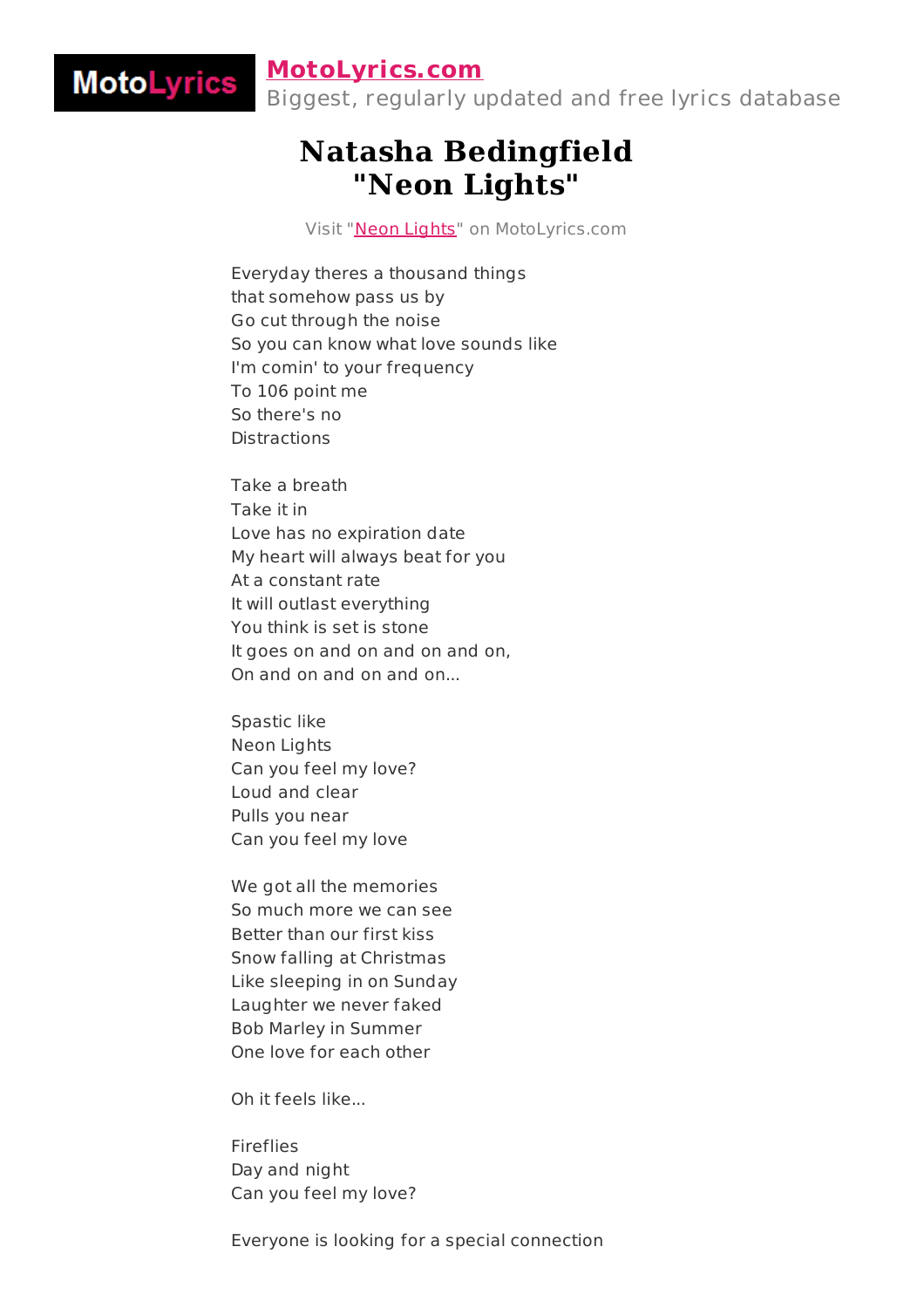But its like your compass points A million directions Do you need me to buy you A telescope so you can see How good This could be Spastic like Neon Lights Can you feel my love? Loud and clear Pulls you near Can you feel me love?

Oh!

We got all the memories So much more we can see Better than our first kiss Snow falling at Christmas Like sleeping in on Sunday Laughter we never faked Bob Marley in Summer One love for each other

Oh it feels like...

Fireflies Day and night Can you feel my love? (Can you feel it?)

And I'll wait for you As long as it takes Until I get through And it hits you right in the face

Can you feel my lo-o-ove? Can you feel my love?

We got all the memories So much more we can see Better than our first kiss Snow falling at Christmas Like sleeping in on Sunday Laughter we never faked Bob Marley in Summer One love for each other

Oh it feels like...

(One love for each other...)